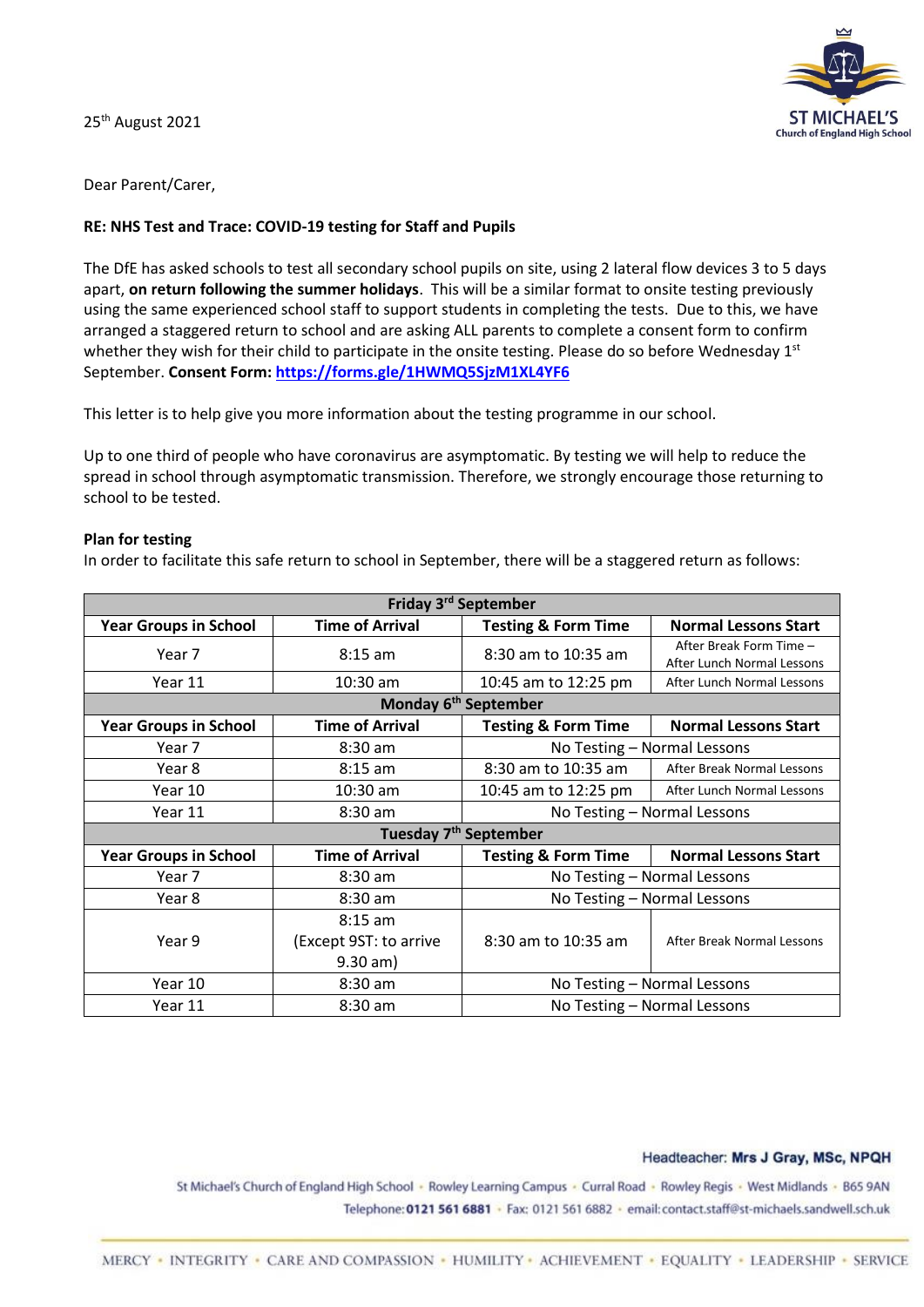From Wednesday  $8<sup>th</sup>$  September all students will be in school from our normal start time of 8:30 am. The following rotation for the second round of tests will take place with students being escorted to the testing area from their lesson in form groups.

# **Wednesday 8th September**

Year 7 – Periods 1 & 2 Year 11 – Periods 3 & 4

## **Thursday 9th September**

Year 8 – Periods 1 & 2 Year 10 – Periods 3 & 4

# **Friday 10th September**

Year 9 – Periods 1, 2 & 3

## **How the tests work**

Those taking the test will be supervised by trained school staff. The lateral flow tests are quick and easy to undertake, using a swab of the nose and throat. Results, which take around half an hour from testing, will be shared directly with the individual participant. The school will inform the pupil of a positive test result. Where participants are under 16, parents or legal guardians will also be informed. The parents or legal guardians will also receive a text/email notification of a positive or negative result from the online NHS system.

## What if my child tests positive?

If a pupil tests positive on a lateral flow device, they will need to self-isolate immediately and [a confirmatory](https://www.gov.uk/get-coronavirus-test)  [PCR test](https://www.gov.uk/get-coronavirus-test) ordered. The confirmatory PCR test should be taken within two days of the positive LFD test. If the confirmatory PCR is also positive, follow guidance from NHS Test and Trace and continue to self-isolate. If the confirmatory PCR is negative the pupil can stop self-isolating and return to school. Should a confirmatory PCR not be obtained the pupil should self-isolate for 10 days from the result of the positive lateral flow test.

#### What happens if the test is negative?

While a small number of pupils may need to repeat the test if the first test was invalid or void for some reason, pupils who test negative will be able to stay in school and resume their activities as normal.

# What if staff or students have been in close contact with someone in school who tests positive?

Close contacts will now be identified via NHS Test and Trace and education settings will no longer be expected to undertake contact tracing.